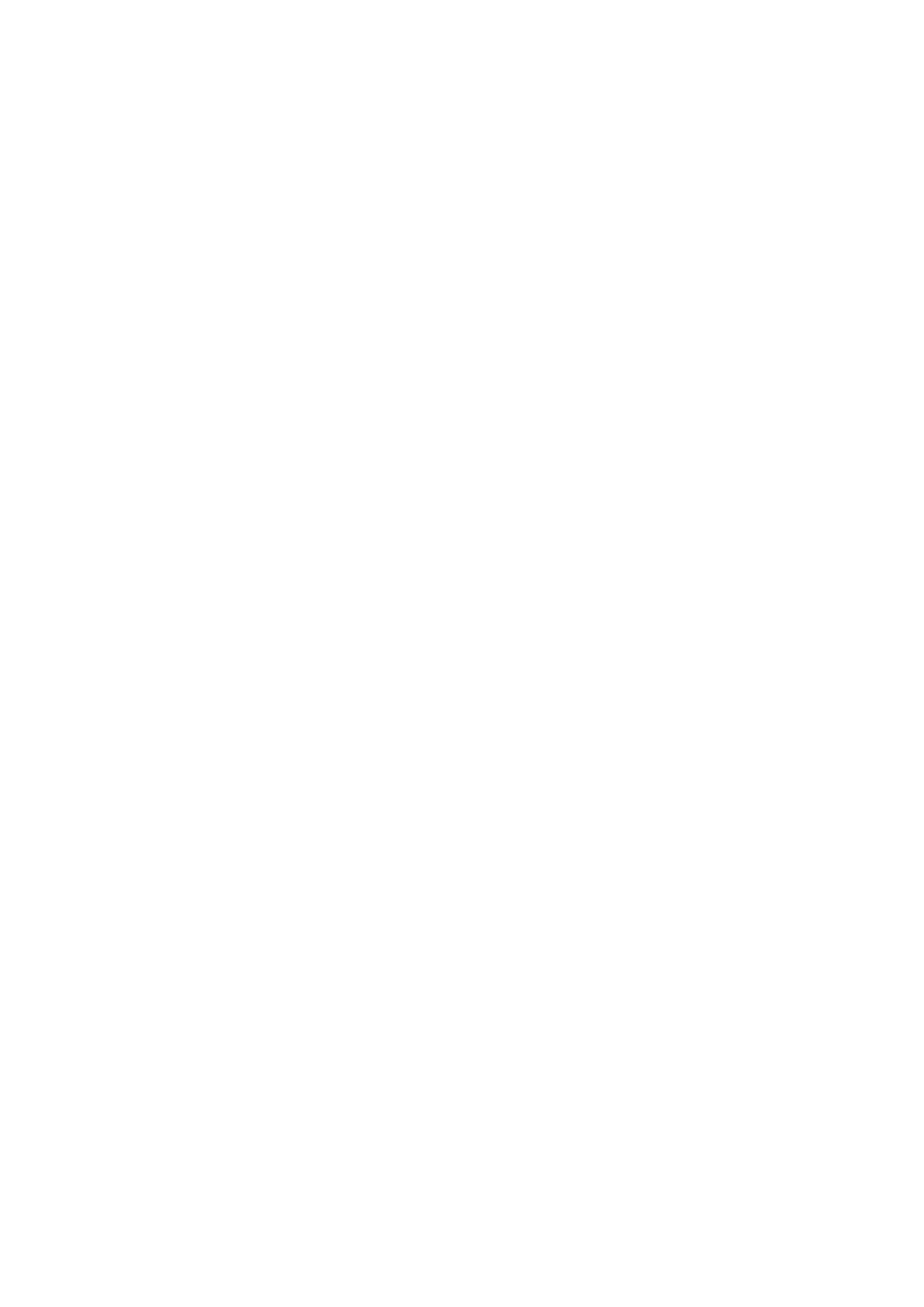meaning and effort – in adolescent athletes with a predominance of striving for perfection) and allows them to live a comprehensive experience of pleasure (flow) in sports activities. Adolescents with low levels of hubristic motivation are much less likely to experience a similar condition in sports.

High level of hubristic motivation in adolescence, according to which sports activities are perceived by adolescents as chosen by them in accordance with their desires and goals, is associated with a complex experience of pleasure in its process. The probability of achieving optimal experience (experience of enthusiasm) in sports is much higher in adolescents with a high level of striving for perfection. In adolescence, the presence of a high level of striving for superiority does not provide the experience of passion for sports.

## **CONCLUSIONS**

Hubristic motivation of sports activities in adolescence has a number of features. In the course of our study, differences in hubristic motivation in respondents by gender were established. Female athletes are characterized by a higher level of hubristic motivation than male athletes. Adolescents, who play team sports, have a higher level of hubristic motivation than their peers, who play individual sports. Belonging to a team meets the needs of adolescence and increases the motivation for self-affirmation in adolescents engaged in sports. The predominant desire for superiority and the desire for self-affirmation in the structure of humor motivation determines the range of certain experiences in the process of sports activities of adolescents. Adolescent athletes with a dominant striving for superiority tend to focus more on their efforts and give them importance in the process of activity. The dominance of striving for perfection in the structure of the profile of hubristic motivation of adolescents is associated with experiencing a full range of components of optimal experience (satisfaction, meaning and effort), which makes it possible to feel optimal experience (experience of enthusiasm) in sports. The presence of a high level of hubristic motivation in adolescent athletes determines the complex experience of pleasure (flow) in sports.

We see the prospect of further research in the study of the peculiarities of the hubristic motivation of adolescent athletes, depending on the content of the leading motives of sports activities.

## **REFERENCES**

- 1. Donchenko VI, Zhamardiy VO, Shkola OМ, et al. Health-saving competencies in physical education of students. Wiadomości Lekarskie 2020; 1:145-150.
- 2. Griban G, Prontenko K, Zhamardiy V, et al. Professional stages of a physical education teacher as determined using fitness technologies. I Phys Educ Sport 2018; 18:565–569.
- 3. Kiprych S, Donets O, Kornosenko O, et al. Evaluation of interconnection of special working capacity and

response of single combat sportsmen's cardiorespiratory system at the stage of direct training for competition. Int J Applied Exercise Physiol 2020; 9:115–123.

- 4. Kornosenko O, Denysovets T, Danysko O, et al. System of preparation of future fitness coaches' for health-improving activity in the conditions of rehabilitation establishments. Int J Applied Exercise Physiol 2020; 9:33–41.
- 5. Momot O, Zhamardiy V, Hrynova V, et al. Experimental verification of the effectiveness of organizational and pedagogical conditions for the education of the future teacher in the healthpreserving environment of the institution of higher education. Int J Applied Exercise Physiol 2020; 9:253–261.
- 6. Shkola O, Griban G, Prontenko K, et al. Formation of value orientations in youth during physical training. Abstracting/Indexing. 2019; 245.
- 7. Shkola O, Zhamardiy V, Saienko V, et al. The structure model of methodical system usage fitnesstechnology in student physical education. Int J Applied Exercise Physiol 2020; 9:89–96.
- 8. Zhamardiy VO, Donchenko VI, Yemets AV, et al. Physical development by means of fitness technologies as one of general aspects of student's health. Wiadomości Lekarskie 2019; II:1074-1078.
- 9. Zhamardiy V, Griban G, Shkola O, et al. Methodical system of using fitness technologies in physical education of students. Int J Applied Exercise Physiol 2020; 9:27–34.
- 10. Zhamardiy V, Shkola O, Tolchieva H, et al. Fitness technologies in the system of physical qualities development by young students. J Physical Educ Sport 2020; 20:142–149.
- 11. Zhamardiy VO, Shkola OМ, Okhrimenko IM, et al. Checking of the methodical system efficiency of fitness technologies application in students' physical education. Wiadomości Lekarskie 2020; 2:332-341.
- 12. Zhamardiy V, Shkola O, Ulianova V, et al. Influence of Fitness Technologies on the Student Youth's Physical Qualities Development. Revista Dilemas Contemporáneos: 2019; 49.
- 13. Zhamardiy V, Shkola O, Bezpaliy S, et al. Modern Fitness Technologies in the Physical Education of Students. Revista Dilemas Contemporáneos 2019; 81.
- 14. Zhamardiy V, Shkola O, Boichenko A, et al. Dynamics of physical fitness of students during powerlifting classes. Int J Applied Exercise Physiol 2020; 9:49– 60.
- 15. Zhamardiy V, Shkola O, Otravenko O, et al. Dynamics of the functional state of students in the process of powerlifting in higher education. Int J Applied Exercise Physiol 2020; 9:24–35.
- 16. Adler A. Practice and theory of individual psychology. Moscow 2015; 240.
- 17. Kozeletsky Yu. Human multidimensional (psychological essays). Kyiv 1991; 288.